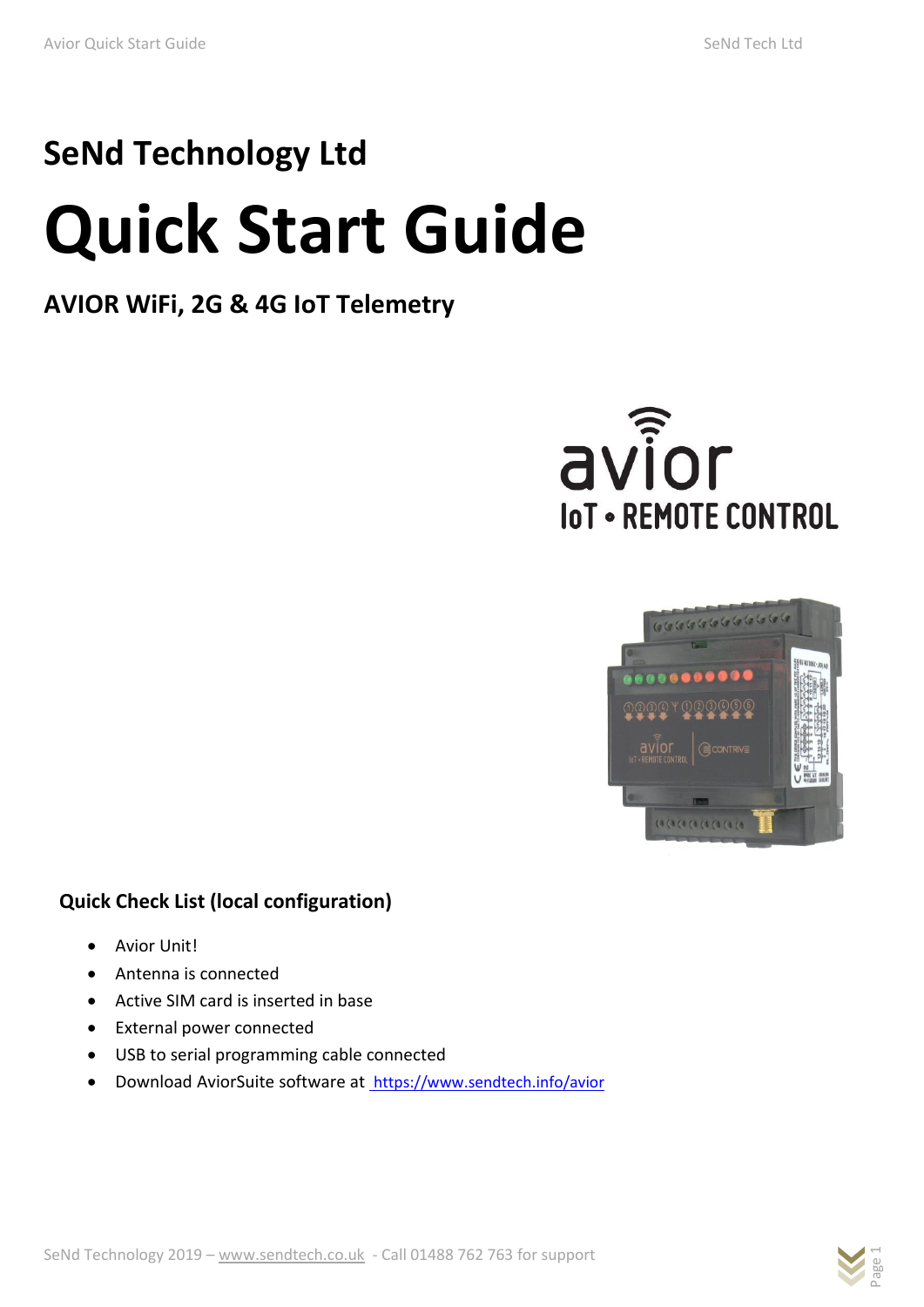# **Local Configuration:**

Download the latest AviorSuite software from <https://www.sendtech.info/avior> Unzip the folder and click on the AviorSuite.exe application.

If you have a 2 or 4G unit insert a SIM card into the base of the Avior and connect an antenna, power and the



USB programming cable to your PC.

The AviorSuite software should recognise the attached Avior and assigned COM port. Click on the USB icon to connect to the Avior unit Enter the password (default 0000).

*Note: When you have set up either Wifi or the mobile APN details you will be able to configure and monitor your Avior remotely.*

## **Initial Configuration (Housekeeping) – CONFIGURATION**



The following stages set up the device name and network connection details:

1. **Device** – Here you can give the device a name to fit the installation of application eg "Pump Station"

*Note: When you edit and make changes remember to click on the tick on the second row to save the change in the connected device.*

|     | Avior.Suite 1.0.1.6 NoName              |  |                                                                                                |      |                              |  | $\times$     |
|-----|-----------------------------------------|--|------------------------------------------------------------------------------------------------|------|------------------------------|--|--------------|
|     |                                         |  | Click the<br><b>TICK to save</b>                                                               |      |                              |  |              |
|     |                                         |  | the change!                                                                                    |      | <b>DEVICE</b>                |  | 001          |
| 001 | <b>DEVICE</b>                           |  | <b>DEVICE NAME</b>                                                                             |      | Pump Station                 |  |              |
| 002 | WIFI                                    |  | CLOCK MODE Automatic                                                                           |      |                              |  | $\checkmark$ |
| 003 | <b>PLMN</b>                             |  |                                                                                                |      | AUTORESET 168 Hours (1 Week) |  |              |
| 004 | <b>BLUETOOTH</b>                        |  |                                                                                                |      |                              |  |              |
| 005 | <b>GEO</b>                              |  | PASSWORD                                                                                       | 0000 |                              |  |              |
| 006 | <b>MAIN POWER SUPPLY</b>                |  | INPUT SUPPLY SUPPLY ENABLED                                                                    |      |                              |  | $\checkmark$ |
| 007 | <b>AUX POWER SUPPLY</b>                 |  | <b>DEVICE NAME</b><br><b>IDENTIFIER FOR THIS DEVICE</b><br>4  15 CHARACTERS, ALPHANUMERIC WORD |      |                              |  |              |
| 008 | <b>BATTERY</b>                          |  |                                                                                                |      |                              |  |              |
| 009 | <b>TEMPERATURE</b>                      |  |                                                                                                |      |                              |  |              |
| 010 | <b>DIGITAL INPUT 1</b>                  |  | <b>CLOCK MODE MANUAL</b><br>THROUGH COMMANDS AT EVERY POWER-ON                                 |      |                              |  |              |
| 011 | <b>DIGITAL INPUT 2</b>                  |  |                                                                                                |      |                              |  |              |
| 012 | <b>DIGITAL INPUT 3</b>                  |  | <b>CLOCK MODE AUTOMATIC</b><br>FROM CLOUD OR CELL NETWORK                                      |      |                              |  |              |
| 013 | <b>DIGITAL INPUT 4</b>                  |  | <b>AUTORESET</b>                                                                               |      |                              |  |              |
| 014 | <b>DIGITAL INPUT 5</b>                  |  | 0 DISABLED                                                                                     |      |                              |  |              |
| 015 | DIGITAL INPUT 6                         |  | 24168 HOURS PERIODIC RESTART                                                                   |      |                              |  |              |
| 016 | ANALOG INPUT 1                          |  | PASSWORD                                                                                       |      |                              |  |              |
| 017 | <b>ANALOG INPUT 2</b>                   |  | TO ACCESS DEVICE FROM LOCAL COM PORT<br>SMS, EMAIL AND CLOUD                                   |      |                              |  |              |
| 018 | <b>ANALOG INPUT 3</b>                   |  | 4 TO 10 ALPHANUMERIC CHARACTERS<br>COMMA, COLON AND UNDERSCORE NOT ALLOWED.                    |      |                              |  |              |
|     | Restore the entire group to the factory |  |                                                                                                |      |                              |  | Avior        |

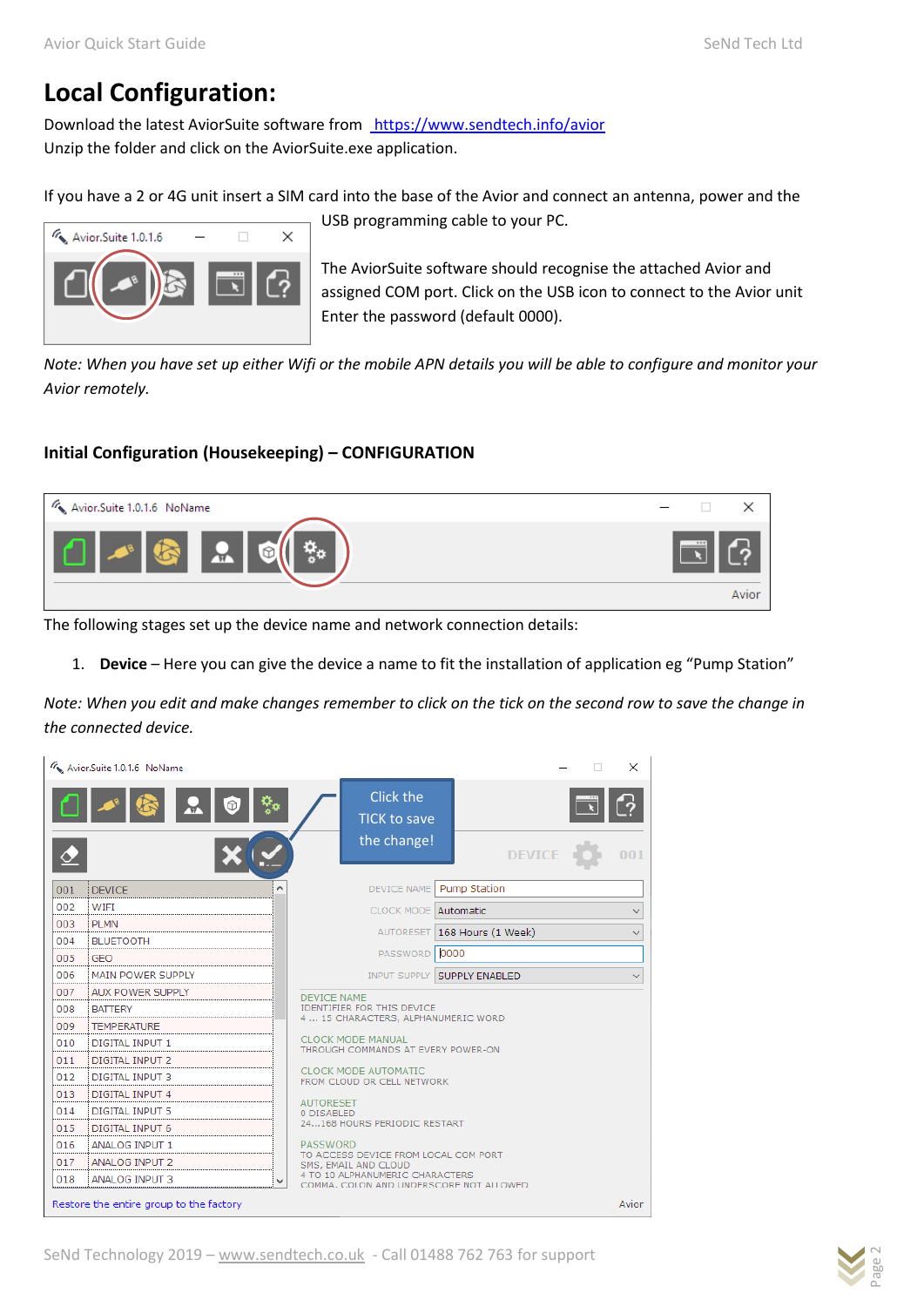#### 2. **WiFi** – Enter the local WiFI network name (SSID) and password

|     | Avior.Suite 1.0.1.6 NoName |              |                                                                                             | $\times$     |  |  |  |  |
|-----|----------------------------|--------------|---------------------------------------------------------------------------------------------|--------------|--|--|--|--|
|     | $\circ$                    |              |                                                                                             |              |  |  |  |  |
|     |                            |              | <b>WTFT</b>                                                                                 | 002          |  |  |  |  |
| 001 | <b>DEVICE</b>              |              | MODE ACTIVE                                                                                 | $\checkmark$ |  |  |  |  |
| 002 | <b>WIFI</b>                |              | WiFi SSID Name<br><b>SSID</b>                                                               |              |  |  |  |  |
| 003 | <b>PLMN</b>                |              | WiFi Password<br><b>PASSWORD</b>                                                            |              |  |  |  |  |
| 004 | <b>BLUETOOTH</b>           |              |                                                                                             |              |  |  |  |  |
| 005 | <b>GEO</b>                 |              | 192.168.1.1<br>LOCAL IP                                                                     |              |  |  |  |  |
| 006 | <b>MAIN POWER SUPPLY</b>   |              | <b>ACTIVE</b>                                                                               |              |  |  |  |  |
| 007 | <b>AUX POWER SUPPLY</b>    |              | <b>ENABLE/DISABLE THIS CHANNEL</b>                                                          |              |  |  |  |  |
| 008 | <b>BATTERY</b>             |              | <b>WIFI SSID</b><br>SERVICE SET IDENTIFIER                                                  |              |  |  |  |  |
| 009 | <b>TEMPERATURE</b>         |              | THE NAME OF THE WIFI NETWORK                                                                |              |  |  |  |  |
| 010 | DIGITAL INPUT 1            |              | 4  32 ALPHANUMERIC CHARACTERS<br>COMMA, COLON AND UNDERSCORE NOT ALLOWED                    |              |  |  |  |  |
| 011 | DIGITAL INPUT 2            |              |                                                                                             |              |  |  |  |  |
| 012 | <b>DIGITAL INPUT 3</b>     |              | WIFI PASSWORD<br>PASSWORD TO ACCESS THE WIFI NETWORK                                        |              |  |  |  |  |
| 013 | <b>DIGITAL INPUT 4</b>     |              | UP TO 64 ALPHANUMERIC CHARACTERS<br>COMMA, COLON AND UNDERSCORE NOT ALLOWED                 |              |  |  |  |  |
| 014 | <b>DIGITAL INPUT 5</b>     |              |                                                                                             |              |  |  |  |  |
| 015 | DIGITAL INPUT 6            |              | <b>LOCAL IP</b><br>192.168.1.1 AS DEFAULT ADDRESS IP                                        |              |  |  |  |  |
| 016 | ANALOG INPUT 1             |              | ELSE ASSIGNED AUTOMATICALLY BY THE ROUTER VIA DHCP<br>(Dynamic Host Configuration Protocol) |              |  |  |  |  |
| 017 | <b>ANALOG INPUT 2</b>      |              |                                                                                             |              |  |  |  |  |
| 018 | <b>ANALOG INPUT 3</b>      | $\checkmark$ | ANY CHANGES WILL BE ACTIVE IN THE NEXT RESTART                                              |              |  |  |  |  |
|     | Exit from 'File' Mode      |              |                                                                                             | Avior        |  |  |  |  |

3. **PLMN** – This is the mobile network for the SIM you are using – Make ACTIVE then enter the mobile number of the SIM card in international format and the APN, username and password required for the network to make a data connection. If you are unsure of these just Google the network and APN.

|     | Avior.Suite 1.0.1.6 NoName                         |   |                         |                                                                                                   | $\times$     |
|-----|----------------------------------------------------|---|-------------------------|---------------------------------------------------------------------------------------------------|--------------|
|     | $\mathbf{20}$<br>$\frac{\partial}{\partial t}\phi$ |   |                         |                                                                                                   |              |
|     |                                                    |   |                         | <b>PLMN</b>                                                                                       | 003          |
| 001 | <b>DEVICE</b>                                      |   |                         | MODE ACTIVE                                                                                       |              |
| 002 | WIFI                                               |   | PHONE                   | +447712345678                                                                                     |              |
| 003 | <b>PLMN</b>                                        |   | ADDRESS APN1            | giffgaff.com                                                                                      |              |
| 004 | <b>BLUETOOTH</b>                                   |   |                         |                                                                                                   |              |
| 005 | <b>GEO</b>                                         |   | <b>USERNAME APN1</b>    | giffgaff                                                                                          |              |
| 006 | <b>MAIN POWER SUPPLY</b>                           |   | PASSWORD APN1           | password                                                                                          |              |
| 007 | <b>AUX POWER SUPPLY</b>                            |   | PHONE 2                 |                                                                                                   |              |
| 008 | <b>BATTERY</b>                                     |   |                         |                                                                                                   |              |
| 009 | <b>TEMPERATURE</b>                                 |   | ADDRESS APN2            |                                                                                                   |              |
| 010 | <b>DIGITAL INPUT 1</b>                             |   | <b>USERNAME APN2</b>    |                                                                                                   |              |
| 011 | DIGITAL INPUT 2                                    |   | PASSWORD APN2           |                                                                                                   |              |
| 012 | <b>DIGITAL INPUT 3</b>                             |   | <b>WELCOME MESSAGE</b>  |                                                                                                   |              |
| 013 | <b>DIGITAL INPUT 4</b>                             |   |                         |                                                                                                   |              |
| 014 | <b>DIGITAL INPUT 5</b>                             |   | <b>FAREWELL MESSAGE</b> |                                                                                                   |              |
| 015 | <b>DIGITAL INPUT 6</b>                             |   | <b>ACTIVE</b>           |                                                                                                   |              |
| 016 | <b>ANALOG INPUT 1</b>                              |   |                         | ENABLE/DISABLE CELLULAR CONNECTIVITY<br>AVAILABLE ONLY FOR DEVICES WITH SPECIFIC ADDITIONAL BOARD |              |
| 017 | <b>ANALOG INPUT 2</b>                              |   | PHONE                   |                                                                                                   |              |
| 018 | <b>ANALOG INPUT 3</b>                              | v |                         | TELEPHONE NUMBER ASSOCIATED WITH THIS DEVICE                                                      | $\checkmark$ |
|     | Send to Local Device                               |   |                         |                                                                                                   | Avior        |

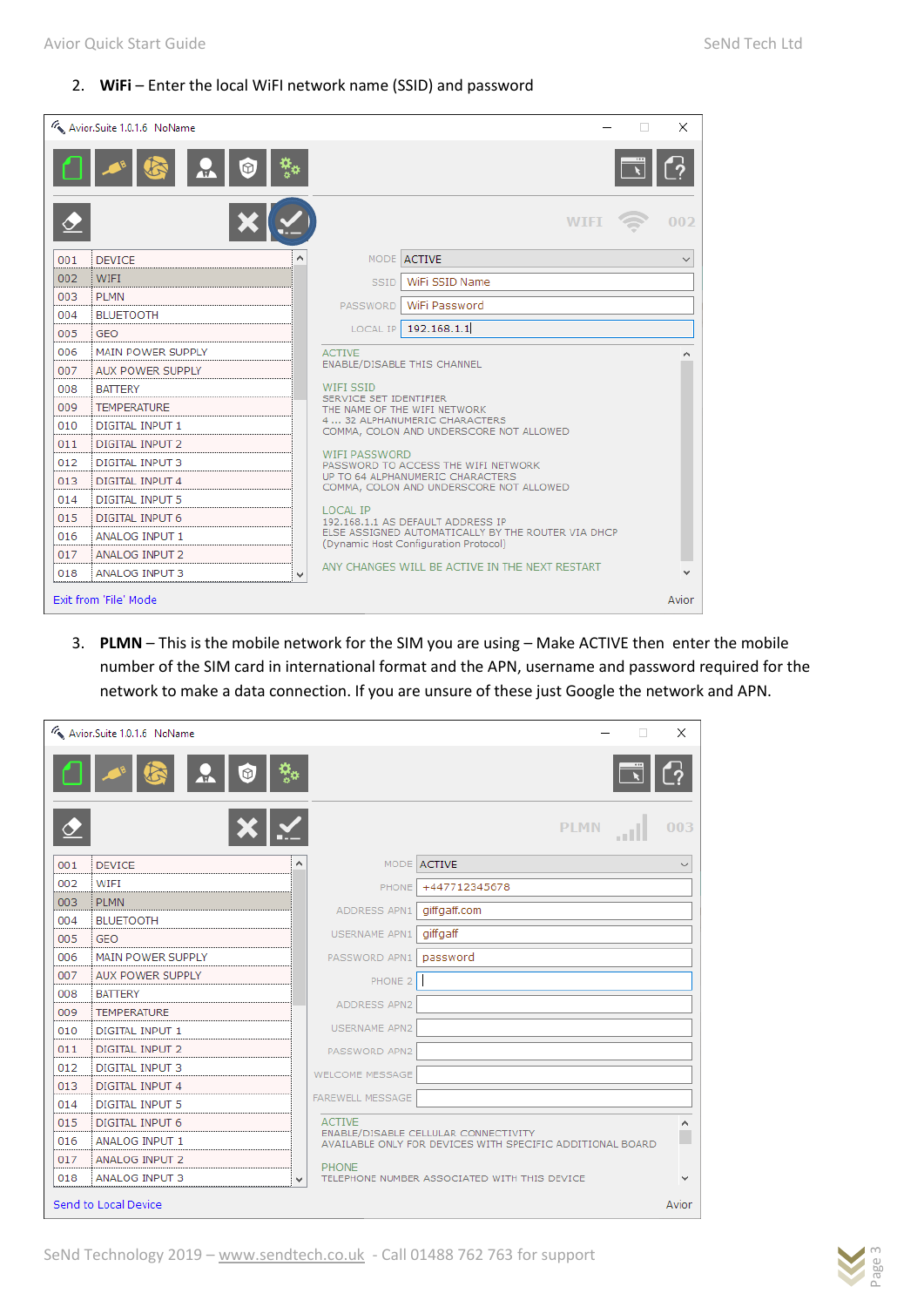# **Initial Programming (Sending Alert Messages) – RULES**

| Avior Suite 1.0.1.6 NoName              |        |
|-----------------------------------------|--------|
| <b>Zolf</b><br>$\approx$<br><b>STAR</b> | $-100$ |
|                                         | Avior  |

**RULES** – Rules consist of a TRIGGER (eg Digital Input 1) and can be combined with up to 5 CONDITIONS (eg Input 1 value = 1 – ie. it has closed) and a subsequent ACTION (eg send a SMS message and an email – up to 5 ACTIONS can be triggered per RULE.

| Avior.Suite 1.0.1.6 NoName<br>× |                                                                                                                                                       |              |  |  |  |
|---------------------------------|-------------------------------------------------------------------------------------------------------------------------------------------------------|--------------|--|--|--|
| Ų<br>$\circledcirc$             |                                                                                                                                                       |              |  |  |  |
| $\mathbb{C}[\mathsf{X}]$ $\leq$ | <b>RULES</b>                                                                                                                                          |              |  |  |  |
| 001                             | PumpRunning<br><b>NAME</b>                                                                                                                            |              |  |  |  |
| 002                             | 4<br>Digital Input 1                                                                                                                                  | $\checkmark$ |  |  |  |
| 003                             | DEVICE - Weekday<br>ቡ<br>Æ<br>$=$                                                                                                                     | ₽            |  |  |  |
| 004                             |                                                                                                                                                       | ₽            |  |  |  |
| 005                             | Ռ<br>$\boxplus$                                                                                                                                       |              |  |  |  |
| 006                             | 囼<br>Æ                                                                                                                                                | ₽            |  |  |  |
| 007                             | Ռ<br>$\boxplus$                                                                                                                                       | ₽            |  |  |  |
| 008                             | 囼<br>Œ<br>$\cdots$                                                                                                                                    | ₽            |  |  |  |
| 009                             | $out1 = ON$                                                                                                                                           | ≘            |  |  |  |
| 010                             |                                                                                                                                                       |              |  |  |  |
| 011                             | AT+SMS=+447838145250,"Pump is Running"                                                                                                                | e            |  |  |  |
| 012                             | AT#EMAIL=mark@sendtech.co.uk, "Pump at Site 23 is Running"                                                                                            | e            |  |  |  |
| 013<br>014                      |                                                                                                                                                       | ₽            |  |  |  |
| 015                             |                                                                                                                                                       | ≘            |  |  |  |
| 016                             |                                                                                                                                                       |              |  |  |  |
| 017                             | For each event associated with the resources (channels) of the device, it<br>is possible to define one or more behavioral rules, for a maximum of 500 | W            |  |  |  |
| 018<br>v                        | total rules, freely divided between all possible TRIGGER events.<br>Scheduled at TIME [hh: mm] event allows the use of wildcards.                     |              |  |  |  |
| Delete the Rule Selected        |                                                                                                                                                       | Avior        |  |  |  |

In this example when the triggers INPUT 1 is closed AND it's a WEEKDAY then action the commands to turn on OUTPUT1 AND send an SMS AND an EMAIL to confirm the pump is running (all in the one RULE).

There are many options here. Please look at the text at the bottom of the configuration page for context based usage and also click on the HELP icon (top right) for full documentation.

We also have video guides for set up on YouTube which can be found on the Avior page of our website.

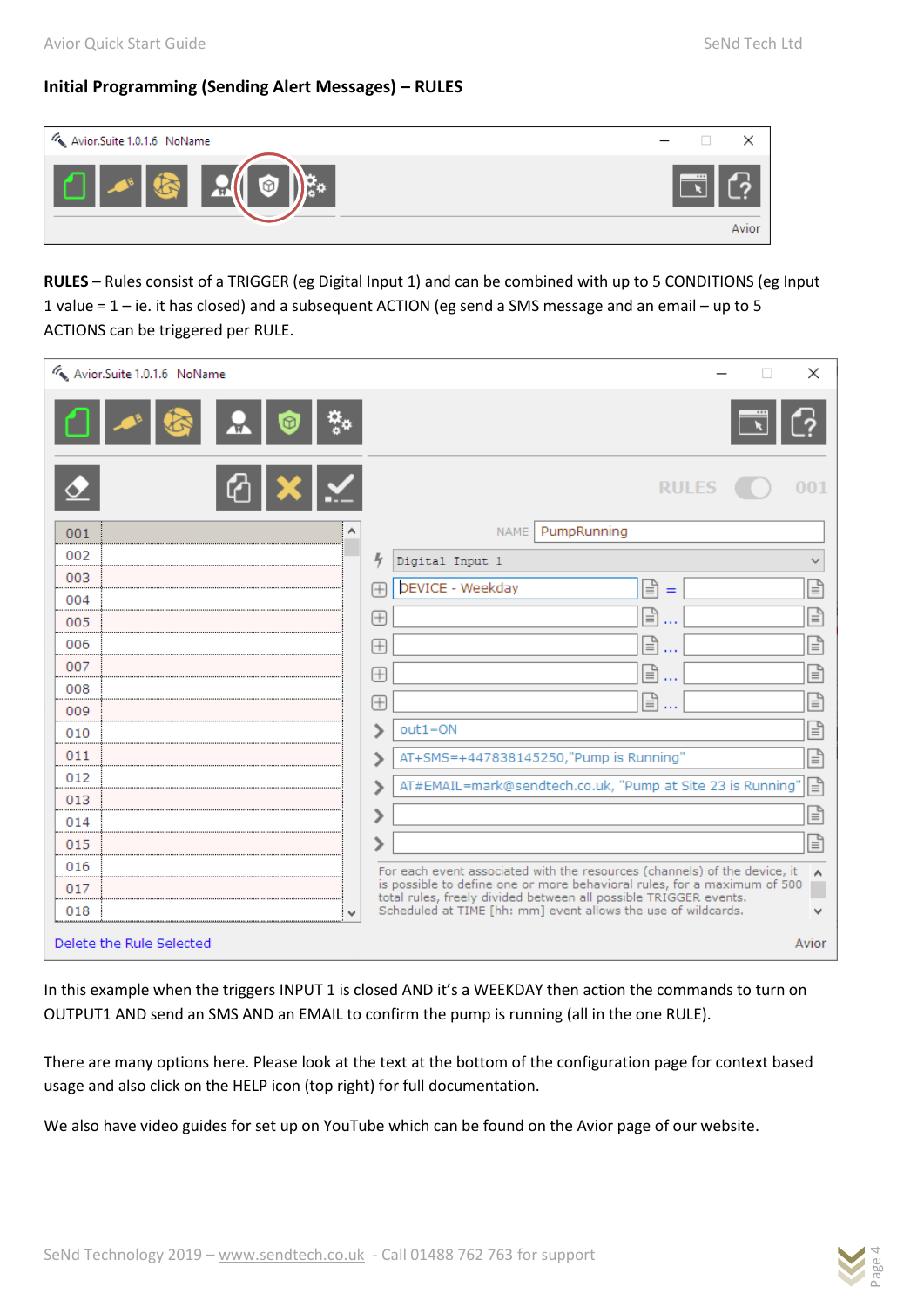## **Initial Programming – USERS**



USERS are people that are authorised to send commands to the remote Avior unit to change values or process ACTIONS.

Example:

A USER would like to turn on output relay 1 when they send a SMS word "start" to the Avior.

#### Step 1: Set the user name and their authorised mobile number

| Avior.Suite 1.0.1.6 NoName* |                                                     | ×<br>П                                                      |
|-----------------------------|-----------------------------------------------------|-------------------------------------------------------------|
| $^{\circ}$                  |                                                     |                                                             |
|                             |                                                     | <b>USERS</b><br>001                                         |
| 001 Mark                    | <b>NAME</b>                                         | Mark<br>TELEPHONE V<br><b>TYPE</b>                          |
| 002                         | <b>IDENTIFIER</b>                                   | +4477812345678                                              |
| 003                         | <b>GROUP</b>                                        |                                                             |
| 004                         | START DATE/TIME                                     | 01/01/2000 00:00                                            |
| 005<br>006                  | STOP DATE/TIME                                      | 31/12/2099 23:59                                            |
| 007                         |                                                     |                                                             |
| 008                         | <b>WEEKDAYS</b>                                     | <b>YYYYYYY</b>                                              |
| 009                         |                                                     | <b>TICKETS UNLIMITED</b><br>$\checkmark$                    |
| 010                         | <b>ENABLE USER</b><br>STARTING FROM A SPECIFIC DATE |                                                             |
| 011                         |                                                     | EACH DAY AT SPECIFIC TIME YY-MM-DD hh:mm                    |
| 012                         | <b>STOP DATE/TIME</b>                               |                                                             |
| 013                         | <b>DISABLE USER</b><br>AT A SPECIFIC DATE           |                                                             |
| 014                         |                                                     | EACH DAY AT SPECIFIC TIME YY-MM-DD hh:mm                    |
| 015                         | <b>WEEKDAYS</b>                                     |                                                             |
| 016                         | <b>TO SUNDAY</b>                                    | RESTRICT OPERATION TO SPECIFIC DAYS OF THE WEEK FROM MONDAY |
| 017                         | $N = DISABLE$<br>$Y = ENABLE$                       |                                                             |
| 018<br>v                    |                                                     |                                                             |
| <b>USERS</b>                |                                                     | Avior                                                       |

Users can be identified by their phone number or email and we can also set other Avior units as users to allow communication between units either over their own WiFi LAN or remotely over the mobile network.